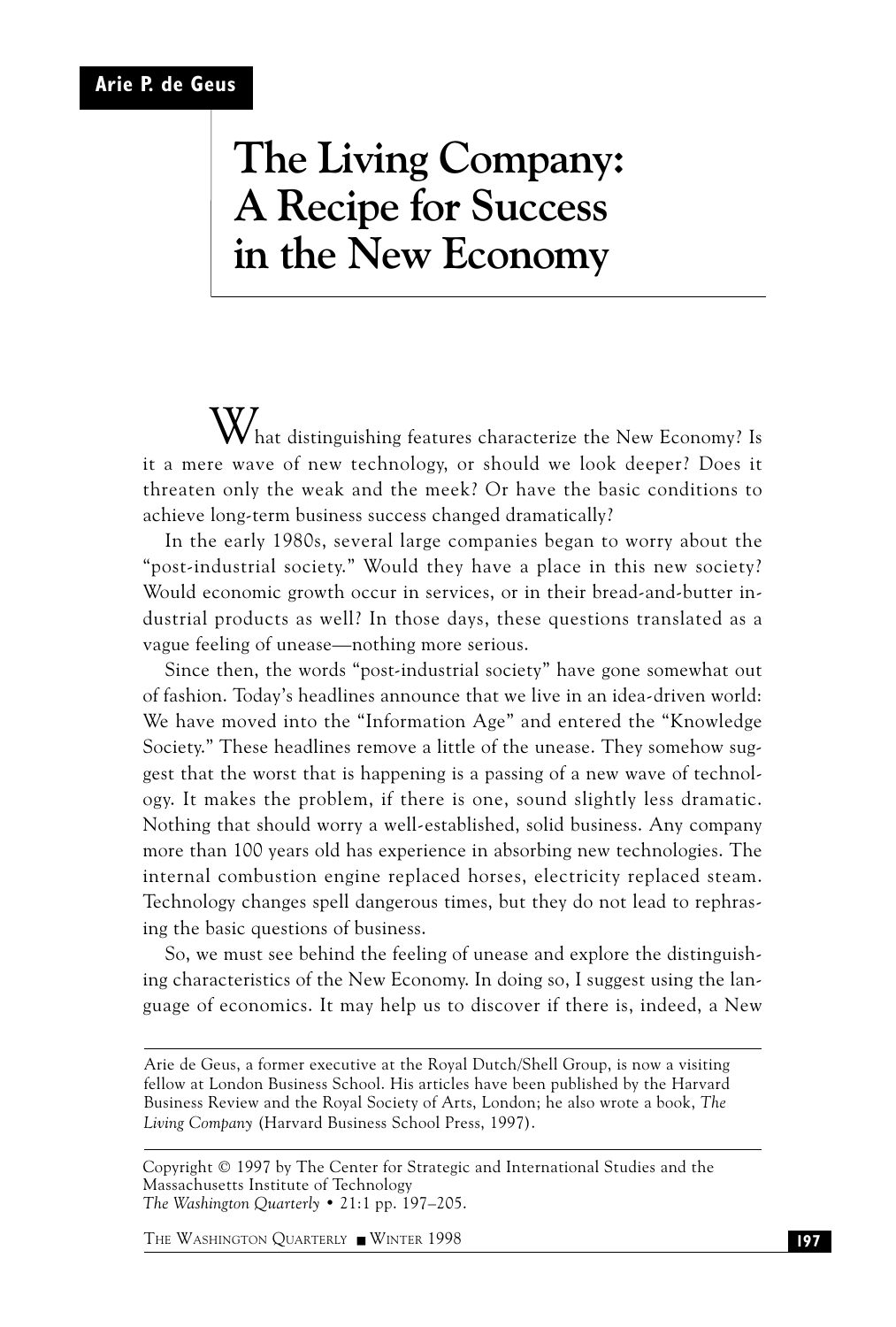Economy and, if so, whether its characteristics raise important questions about the sources and the nature of success in business.

The science of economics describes the production of goods and services (in other words, what most companies do) as a matter of combining three production factors: natural resources, capital, and labor. The science of economics does not say in most text books that, over time, these three production factors did not have equal weight in this process of producing goods and services. On this point, however, historians can greatly enrich the language of the economists.

In the primitive Western world of a 1,000 years ago, humanity produced its material wealth in a way that considered land and natural resources the most important production factor. The dominance of land in producing goods to sustain the population had highly visible consequences in early medieval society: Those who had land were rich and powerful, and those who did not were poor.

Then, starting some 500 years ago, people began gradually to add more and more capital to this process of producing goods and services. Historians

Supply of capital has begun to exceed demand.

like Simon Schama and Fernand Braudel describe in vivid detail what happened toward the end of the Middle Ages in regions like Northern Italy and in Flanders.<sup>1</sup> In those societies, poor though they were, production had begun to exceed the immediate needs for consumption. A modest portion of the population began to accumulate savings which then, surprisingly perhaps, found its way into productive processes, rather than into the lifestyle of

the ruling, land-based elite. We all know the results: Ships became bigger, voyages longer, and mines deeper, and machines were added to the laborers in the textile ateliers that began to replace the workshop of the medieval tradesman.

This shift in the mix of production factors paralleled a quantum jump in technology. Johannes Gutenberg's invention of the printing press made possible a manifold increase in the speed and precision of the transmission of human knowledge, which in turn had spectacular results in economic terms. Both this new technology and the introduction of more capital to natural resources greatly increased output. Not surprisingly, demand for capital increased quickly and exceeded available savings. Capital became the scarce production factor and, at the same time, the factor most critical for success in the production of goods and services. Capital began to command the maximum remuneration. That had consequences in society as a whole: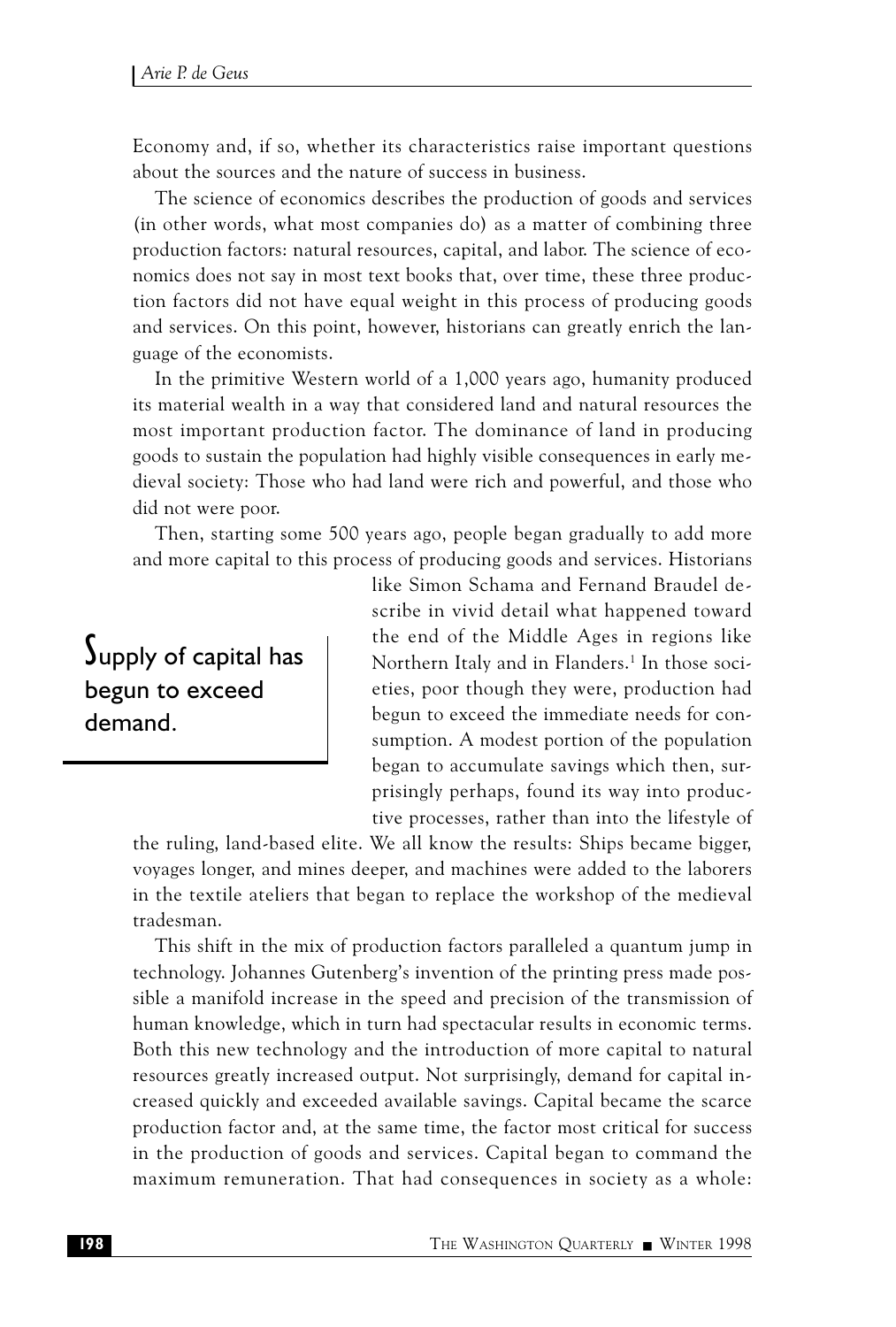Those who had capital were rich and powerful, and those who had not were poor. The Capitalist Era had begun.

The rise of capital as the critical production factor also gave birth to the modern commercial company. The people who had access to this scarce and critical production factor became the founders and the leaders of these companies. As leaders, their top managerial priority became the optimization of capital, meaning making the maximum use of it to remain competitive and assuring the greatest return—the maximization of its remuneration—to maintain access to it.

This situation lasted some 500 years and, in essence, still existed when I was a student in the years immediately after World War II. But, from then on, the world entered a period of unsurpassed capital accumulation. Institutions and banks built up a financial resilience unknown until then. Individuals in many parts of the world began to accumulate savings and investments. Technology increased the velocity with which money circulated through society.

Now, 50 years later, capital is no longer scarce. For that same reason, it is no longer critical for success in the production of goods and services. Supply of capital has begun to exceed demand. Banks actively compete to give established businesses all the capital they want and offer more money through credit cards—than most people could ever repay. Governments found trillions of dollars to finance their spend-happy ways without raising the price they had to pay much more than 1 percent or 2 percent above real interest rates.

By the 1980s, the world's financial resilience had become so great that several shocks and capital-destroying events that, each, would have produced the 1929 depression, passed without plunging the system into a crisis. Just think about the 1982 Mexico crisis, the 1986 oil price collapse, and the October 1987 crash of the New York Stock Exchange. The Capitalist Era had finished!

With capital easily available, in the language of the economists, the critical production factor has shifted to people. But it did not shift simply to "labor." Instead, knowledge displaced capital as the scarce production factor—the key to commercial success. That has consequences in society as a whole: Those who have access to knowledge and know how to use it will be the New Rich, and those who have not will be the New Poor.

We have not yet digested the real meaning of these consequences. Society continues to speak of its Poor in terms of the Capitalist Era: unemployed, jobless, poor in money. It still tries to resolve the societal tensions of this inequality in terms of the solution developed in the nineteenth century to deal with the tensions of the capitalist world: by redistributing money.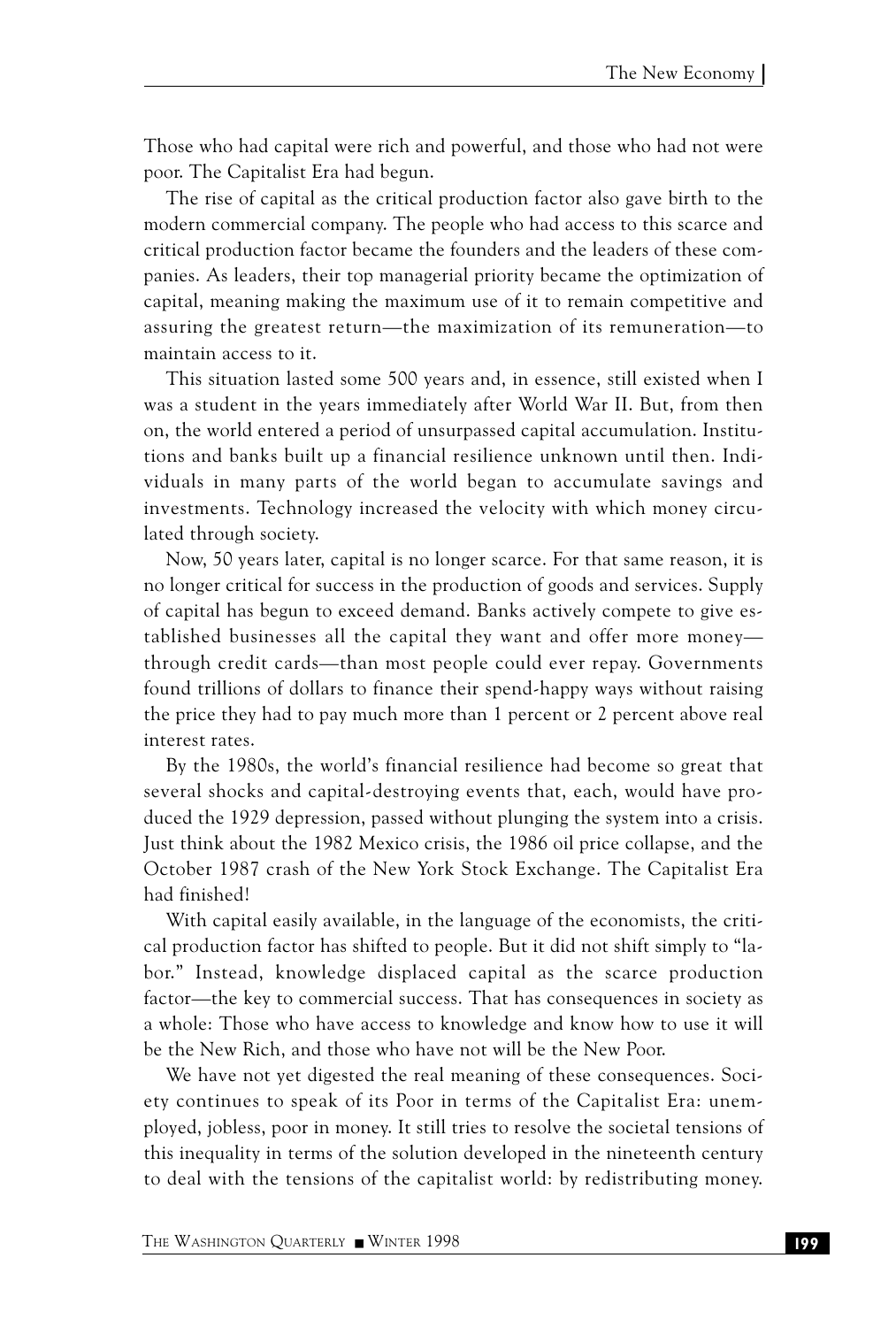And at the same time that Japanese car companies increase the recruitment threshold for assembly-line workers to 16 years of formal education, the West wonders why its social safety net cannot return a whole layer of the population back into the production process.

Until we develop a new language in which to think about the realities of our present society, we will not be able to deal with its tensions. Redistributing money no longer provides a complete answer. Nothing is easier and, at the same time, nothing is more difficult than to redistribute the scarce production factor of today: Knowledge. It is easy and cheap to give, but its redistribution requires not so much the act of giving, as the willingness and capability to receive it.

Also in business, the shift to knowledge has monumental consequences. As was the case 500 years ago, a quantum jump in technology has accompanied the shift in the critical production factor. The megatechnology based on the microchip has revolutionized the production of goods and services. In business, in the same way as in society at large, we see new winners and new losers. During these last 50 years of transition, the new winners in the business world became visible in the rise of capital-poor but brain-rich companies and partnerships: international auditing firms, law firms, advertising agencies, and the news media. Lately, the explosively growing software and information technology (IT) companies have eclipsed even these firms.

Managers cannot run these brain-rich companies in the old capital-oriented style. They have had to change their priorities. Instead of running their companies to optimize capital, they must find a way to optimize people. Their companies have hardly any capital. Their people carry the knowledge and, therefore, the source of competitive advantage. Today even the old type of capital-rich company, such as oil and steel firms, need much more knowledge embedded in their actions and in their products than they did some 20 years ago.

So, the science of economics does help us to see some of the distinguishing characteristics of the post-industrial society. Unfortunately, economics is less helpful in examining the question, "How does one make a business successful in this new world?" Where economists talk about business, their language is stuck in the Capitalist–Industrial world of a half-century ago. Witness the description of what one might call the "economic company," which I learned 50 years ago and that today's business school student can still recognize:

The production of goods and services takes place in organizations which are called companies. They produce goods for which other people are prepared to pay a price. Companies produce those goods by trying to find the optimum combination of the three production factors: labor, capital, and land. These three are substitutable, meaning for example that capital can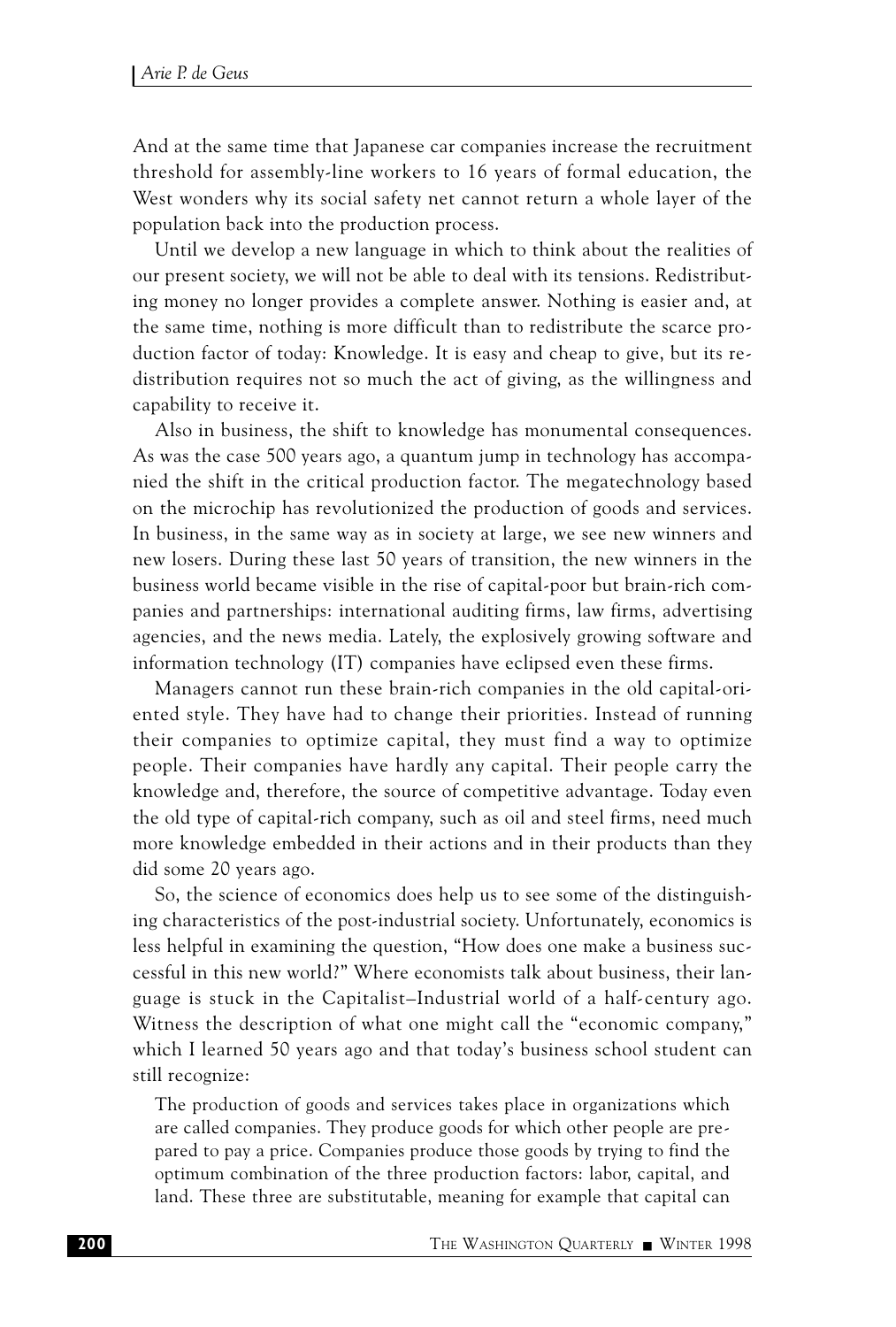replace labor. The optimum combination of the production factors is the one at which the company produces goods and services at minimum costs to be sold at maximum price for the maximization of profits.<sup>3</sup>

This description, which dates from the Capitalist period, ignores the economic realities of today. Capital is no longer scarce, nor is it the critical source of commercial success. Yet, this description still defines "success in business" as the maximization of profits and, by implication, says that managers' number one priority should be to maximize shareholder value. Understandably pleasant as this definition is for shareholders, it also has an undeniable appeal for managers. The economic definition has great clarity, because, basically, it says that the Economic Company is

- rational—it aims to maximize profits by minimizing costs;
- calculable—you can express this rational in figures; and
- controllable—the interchangeability of labor and capital creates the illusion of managerial control, at the same time as it obeys the tenet of corporate success (that is, maximum profits).

Attractive though it may seem, the economic definition points toward a dangerous course to sail. The modern brain-rich company is in the first place a community of people that, to succeed, must maximize its available brain capacity. Creating a community and, then, creating the conditions that will make maximum use of the combined intelligence of the community

members, is neither easy to control nor calculable (certainly not *a priori* and not in the short run), and it is not rational in the same sense as is maximizing profits.

With the shift in the critical production factor from capital to knowledge comes a shift in the priorities of management. From making the maximum use of capital and assuring the greatest return on capital, the top priority now turns to shaping the work community and creating the conditions for the maximum use of the available brain capacity.

Today's top business priority is shaping the work community.

To understand how that works, biology, especially evolutionary biology, provides us with a more effective language than economics. Research by three American evolutionary biologists is particularly illuminating. In the course of their work on the (different) speeds of evolution between species, they began to suspect that certain species were better at "learning to develop a new skill to exploit the environment in a new way" than were competing species.4 That is a neat way to express the relationship between "learning" and being successful in a competitive world. It is, surely, not dissimilar from the way that, for example, Microsoft would define its competi-

THE WASHINGTON QUARTERLY WINTER 1998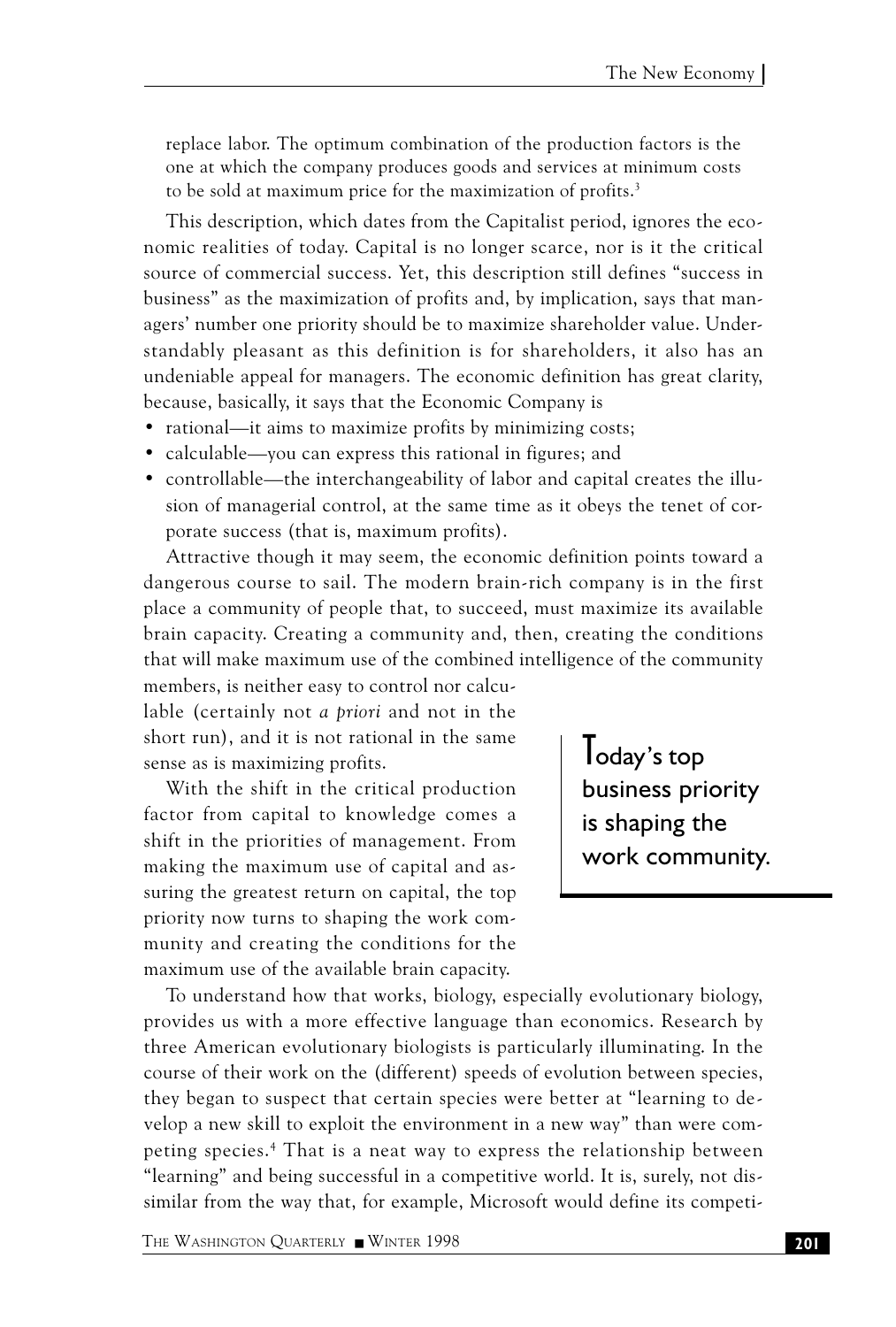tive behavior. So, how do biological species develop these superior competitive abilities to improve their chances of survival and further evolution?

According to Allan Wilson and his two colleagues, accelerated evolution occurs in species with numerous mobile individuals, some of which can innovate. But the species as a whole must have an effective way to propagate those innovations. When these three conditions are present, the scientists' hypothesis predicts accelerated learning in the species as a whole, meaning better and faster adaptation to fundamental changes in the environment. To find evidence for their hypothesis, they turned to a well-documented case in the United Kingdom.

In the nineteenth century, the British dairy monopoly introduced a countrywide distribution system that deposited milk bottles at the door of every house. Originally, these bottles had no seal. Two species of English garden birds, titmice and red robins, learned to feed from the rich cream in the top

A lasting work community requires its management to think in terms of generations.

of these open bottles. In between the two world wars, the dairy system put aluminum seals on the bottles, closing the access to this new food source. Many accounts report that by the 1950s the whole titmice population, estimated at some 1 million birds, from the North of Scotland to Land's End, had learned how to pierce the aluminum tops and to regain access to the rich cream. In contrast, even now, red robins, as a species, have not regained access and remain at a competitive disadvantage. Individual red robins do occa-

sionally learn how to pierce the seals, but the species as a whole has not gained from their knowledge.

But why? Both species have numerous mobile individuals, of which some have the capacity for innovation. The difference in "institutional" learning, as opposed to individual learning, between the species must lie in different systems of social propagation. And, indeed, a fundamental difference does exist between titmice and red robins. The latter are territorial birds. The males divide the garden in distinct territories and although red robins have the same rich gamma of communication as the titmice, they use it primarily in an antagonistic manner across the boundaries of their territories. In short, they tell the other members of their species, "Keep out of here!" This is not unprecedented in the corporate world, where many of us have experience with companies that have divided their corporate garden into spheres of influence. The amount of learning in the board rooms of those companies quite often compares with that of the red robins.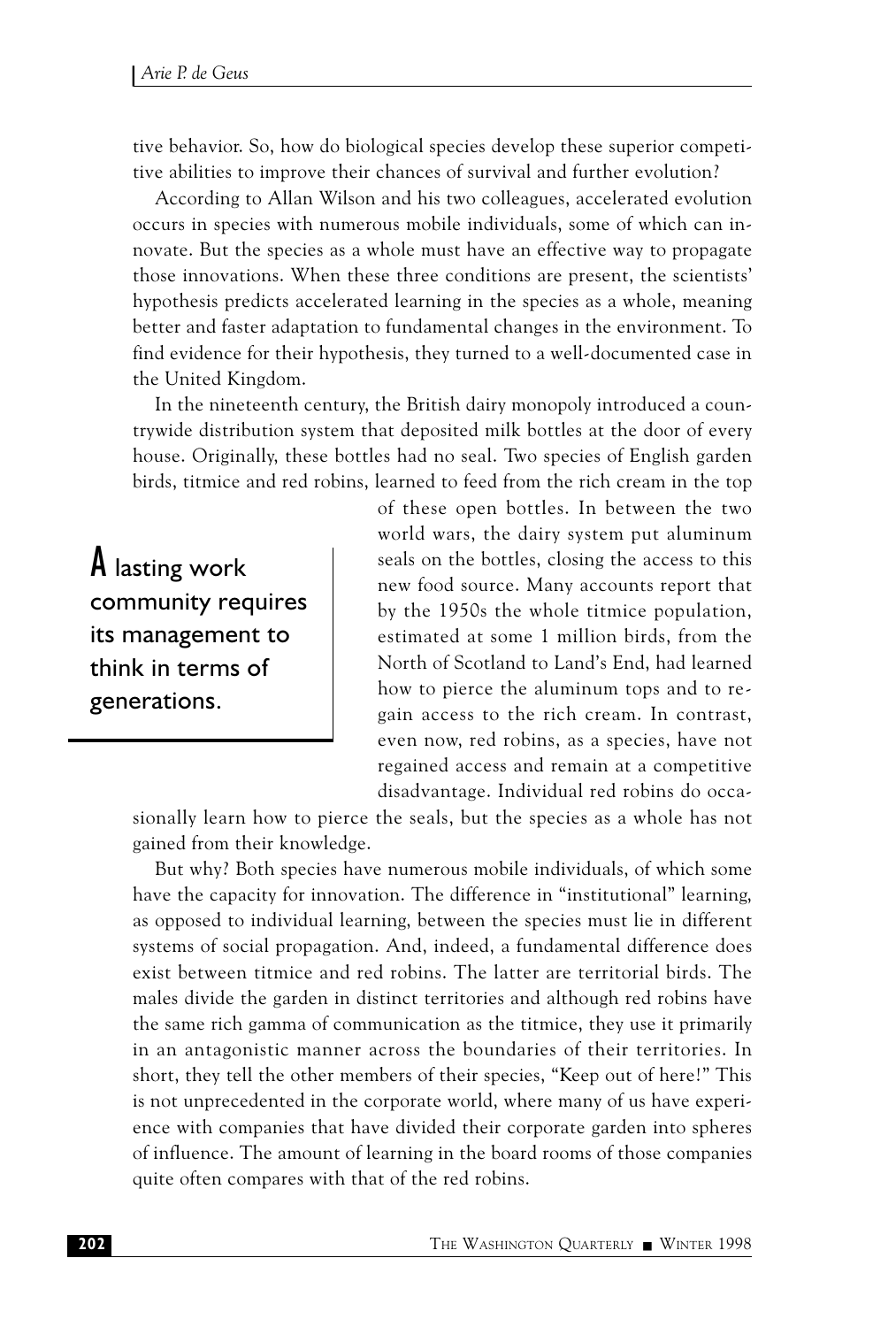The lessons we can draw from Wilson's research are basic: Birds that flock, learn faster.

The implications of that conclusion for those managements that set out to organize their company as a community of people are quite evident. It would certainly be interesting to begin to think in what way Wilson's three conditions—mobility, innovation, and propagation—can be translated by management into a corporate community. But before we do that in more detail, we should examine some other conditions of a successful community which are inherent in the biological approach.

As a group, titmice are recognizable to themselves and to others; they have similar patterns of behavior and they try to survive from generation to generation over as long a period as is possible. To put that in more abstract words: Species strive for continuity, show cohesion, and have a sense of identity. Research done in the Royal Dutch/Shell group of companies and, more recently, a study by Stanford professors James Collins and Jerry Porras, give strong evidence that companies that have been successful in terms of growth and longevity demonstrate similar characteristics.6 What do we mean by "continuity" and what should managers do to build that trait into their work community?

A long-lasting, continuous work community requires its management to think in terms of generations. The company should still be there, and thriving, when its founders have died. The company becomes like a river. A river—of which the water drops that form it continuously change—is itself a constant feature in the landscape. New drops join the river all the time and run its length, regularly moving position until they end up in the sea. A river is a continuous community with a changing population that is constantly mobile.

The image of the river begins to give us clues of what needs to be done to create a corporate work community. Management will have to organize the continuous entry into and exit from the corporate river. The entry—what we normally call "recruitment"—is how new members join the work community. We test whether potential members have the abilities to function in this community; we decide whether they have sufficient potential to flow the length of the river; and we ascertain whether they exhibit a sufficient compatibility of values to maintain the cohesion of the community. At the same time, strict exit rules govern the regular outflow of the river. Management should not dam succeeding generations behind a wall of individuals who consider themselves irreplaceable. Thinking in generations is good for humility—leadership becomes stewardship.

Recruitment to create a community differs greatly from recruitment in an Economic Company. In the latter it involves finding the people to fit the as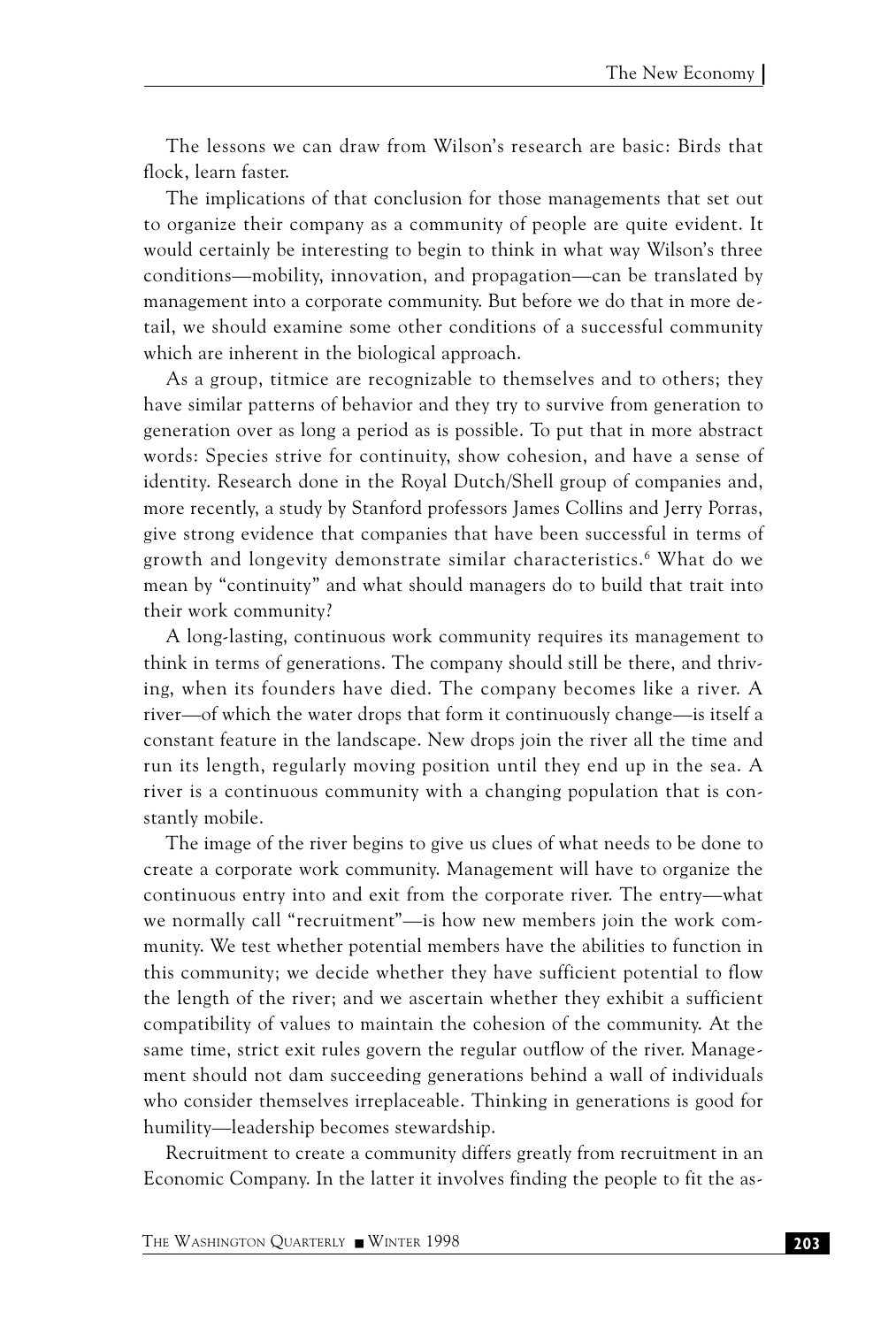set base of the company. This view is strongly embedded in the English language. We speak of labor in terms of "cogs" or "hands." People are but the hands to operate the machine. We decide how many to recruit based on the needed capacity—if the demand for our products exceeds the company's capacity to produce, we add machines and labor. This depersonalizes recruitment to finding "skills," not admitting "members." The underlying contract between the company and the hands that bring the skills is one of "delivering the skill against the payment of a remuneration." Money serves as the dominant element in the labor contract.

In contrast, in a "river company," recruitment aims at the creation of a corporate work community. Remuneration is the hygiene factor that A. H. Maslow described some 30 years ago. The underlying contract between company and member is based on a well-understood mutual selfinterest of both parties: The company undertakes to develop the new member's ultimate potential, because both parties know that the devel-

Helping individuals develop their full potential elevates the company's innovative potential. the corporate potential.

Clearly, setting out to create continuity thinking in generations—already produces a strong element of mobility. Fulfilling the conditions of the underlying contract—"helping the individual to develop to the ultimate of his or her potential"—elevates the innovative potential of the company at the same time as it improves the system of social propagation in the community. Knowledge travels with people, not on paper! Corporate training and

opment of the members' potential creates

management development have proven track records in this respect. And so have systems of job rotation and career development—if management sees them as a priority and applies them actively.

None of these techniques is new. What is new is the growing understanding that in the modern world these techniques are the way into and the basic conditions for a company's long-term success. Of course, a company may not want to have long-term success. Next quarter's profit figure may be set, by the company or by outsiders, as the company's top priority. And that is fine, but there is no free lunch.

Because such a policy forces the company to operate "skills-for-money" contracts, which lower loyalty and mutual trust, the result is less commonality of goals and reduced levels of trust, which then require a management style based on stronger hierarchical controls. Stronger controls reduce the space for innovation and lead to lower learning abilities of the company as a